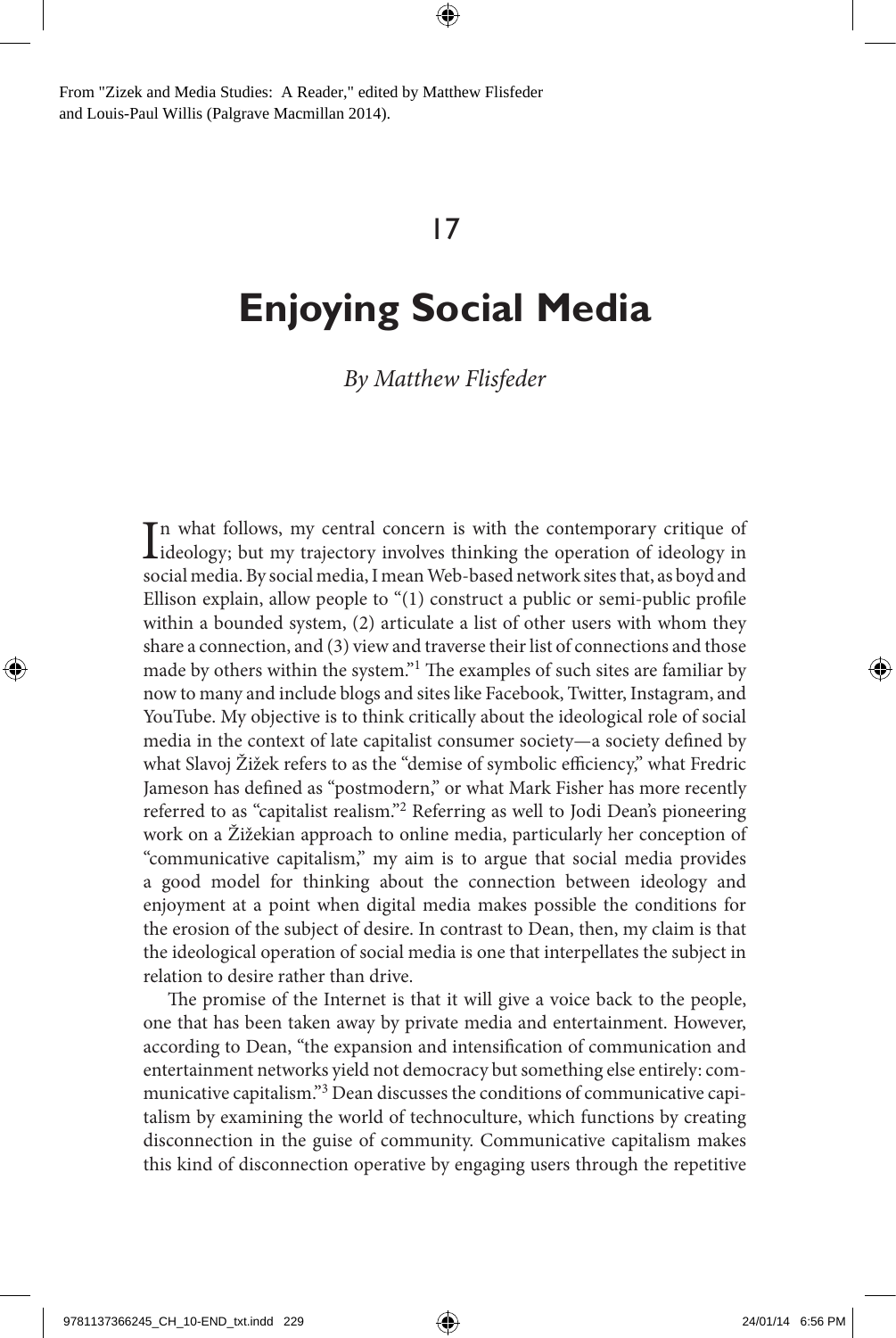and reflexive circuits of drive, imposing further gaps in older symbolic networks of community. By doing so, blogging and the use of social networks such as MySpace, Facebook, YouTube, and Twitter facilitate the integration of users into the matrices of neoliberal capitalism.

⊕

While Dean argues that in the context of the demise of symbolic efficiency, drive is not an act<sup>4</sup>—suggesting instead that, in today's circumstances, drive makes ideology work—my claim is not that drive is not an act, but that (to cite the title of one of the sections in Žižek's *The Ticklish Subject*) "perversion is not subversion." That is, what we begin to realize in a period of the decline of big Authority is not that ideology is no longer a matter of desire, but that the "inherent transgression" that sustains the subject's attitude to her enjoyment works today, not by subverting power, but by "willing" it into existence. This is not unlike the masochist who takes a paradoxical pleasure from the violence of the sadist because it allows her to return to a position of loss from which all actual enjoyment takes place. The masochist therefore enjoys turning herself into an object for the other's enjoyment.<sup>5</sup> In order to save her desire, the subject requires (at least the fantasy of) some figure of prohibiting agency whom she can transgress.

Dean, however, proposes that, given the demise of symbolic efficiency, since no prohibiting agency exists, desire gives way to drive, which according to her is the form taken by the subject's relation to enjoyment in the information age. In this sense, Dean argues against Žižek's claim that emancipatory politics follows an ethics of drive. As she explains, "conceived in terms of drive, networked communications circulate less as potentials for freedom than as affective intensities produced through and amplifying our capture."<sup>6</sup> Her argument is largely based on the idea that today, everyone knows that the big Other does not exist; and, therefore, no agency exists that can prevent the subject from realizing her desire. My point, though, is that, given these conditions, the subject of late capitalist consumer society, rather than relating to the loss constitutive of subjectivity—that is, the subject of drive—prefers to disavow the fact of the Other's non-existence in order to preserve the pleasure garnered in the pursuit of the lost object of desire. This is a subject that has yet to accomplish the traversal of the fantasy that sustains her relationship to Authority. The ideological function of social media is, then, one of "willing" the big Other into existence. Social media, in other words, is the answer to the question:"how will capitalism succeed in re-introducing lack and scarcity into a world of instant access and abundance?"7 Social media has the function of re-introducing a limit into the social field that preserves the subject of desire—this is a limit constitutive of the Symbolic order as such.

While we know that the big Other does not exist, we act as if this were not the case. Why? The Lacanian joke about the man who thought he was a grain of seed—often recounted by Žižek—offers a possible explanation. After months of treatment, the man is convinced by his doctor that he is not a grain

⊕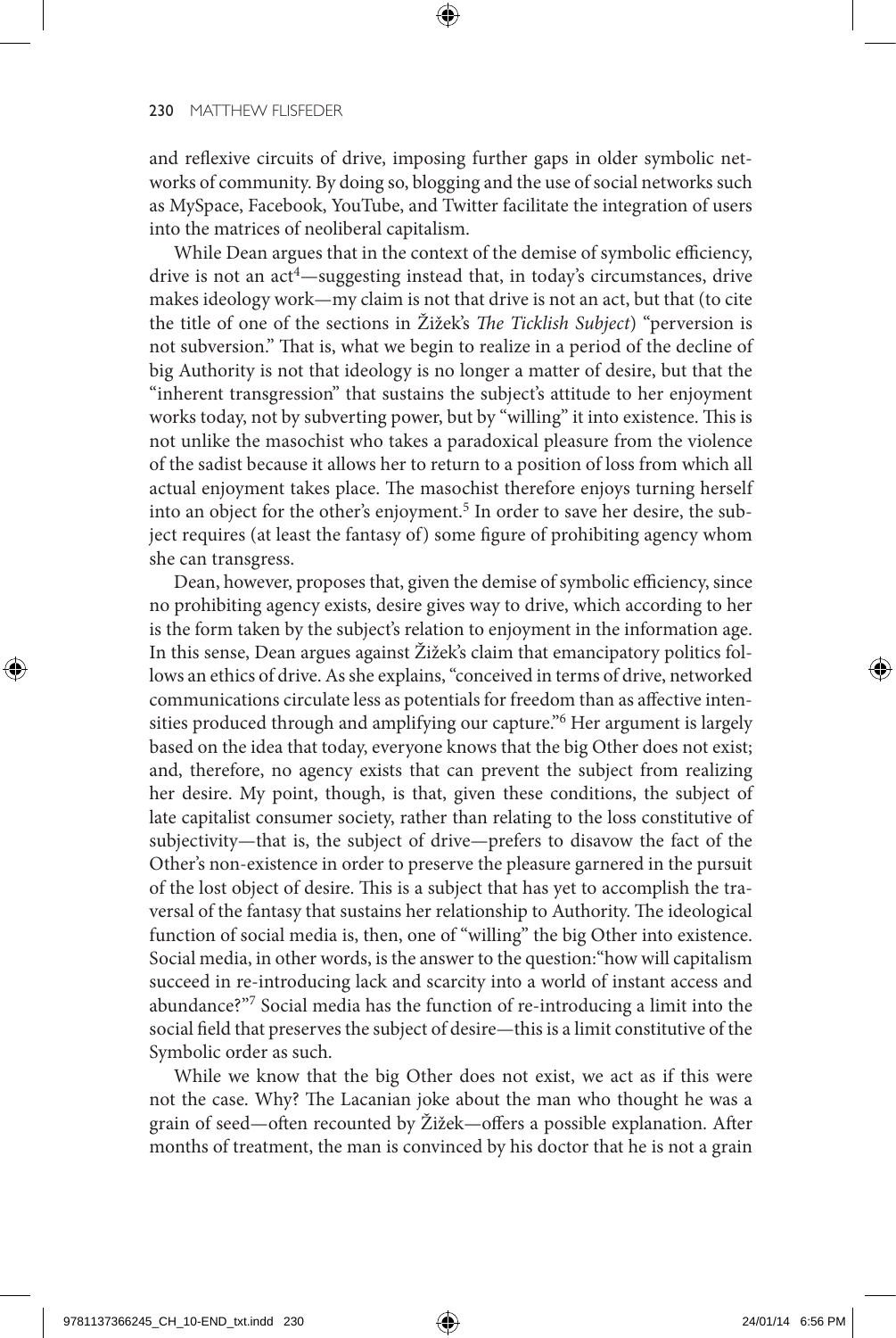of seed, but a man. Weeks after he is cured, the man returns in an hysterical rage. "What is wrong?" asks his doctor. "You know you are not a grain of seed, but a man." "Yes," replies the man. "I know; but does the chicken know?" This is how the subject reacts to the nonexistence of the big Other. The problem is not the subject's own belief (in the big Other), it is rather the ambiguity of the Other's belief. Or, to take another of Žižek's examples, consider the operation of the stock market. $8$  When we play the stock market, we are ultimately placing a bet on what public opinion believes public opinion to be. It is this belief in the Other's belief that accounts for our continued relation to the big Other, despite our own personal recognition of its non-existence. It is this ambiguity that provides the pretense for our activity, and social media is the platform through which, today, in popular culture, the big Other continues to be operative.<sup>9</sup>

⊕

## **!e End of Ideology**

There is a problem with thinking about the critique of ideology, today, in what many view as a post-ideological era. Both the Right and the Left offer up a position on the "end of ideology." On the Right, we have the Fukuyamaist claim that Liberal Democracy and the market economy have triumphed, therefore ending the ideological disputes of twentieth-century politics. The world has appeared to have settled on one true answer. Meanwhile, on the Left, the conception of ideology as "false consciousness," on the one hand, has been thoroughly anihilated by post-Structuralist thinkers, from Foucault to Derrida; while, on the other hand, the popular discrediting of every Master Signifier, or point of ideological fixing, up to and including the Marxist conception of History (Lyotard's "incredulity toward Grand Narratives"), makes it difficult to claim that something like ideology still exists, at least in the Marxist sense.

In the information age—a period that can be roughly associated with the consumer ethic of late capitalism—it is also difficult for critical theorists to claim that ideology still exists since new information technology has eased access to knowledge. As well, media education is no longer something familiar only to scholars—who today does not know about media manipulation and the practices of photoshopping and airbrushing, editing, and CGI effects, let alone the problems of media imperialism, concentration of ownership, and the role of advertising in commercial media? Who, in other words, can we say is still "duped" by the media? Likewise, consumer society has provided everyone with access to the means necessary for realizing all of our pleasures. Consumer society eliminates the notion that our society is one that is based on repression and prohibition. Given these circumstances, how can it be possible to claim that something like ideology (let alone false consciousness) or Authority still exists? It is in this sense that we need to understand the contemporary critique of ideology in the context of what Žižek has referred to as "the demise of symbolic efficiency."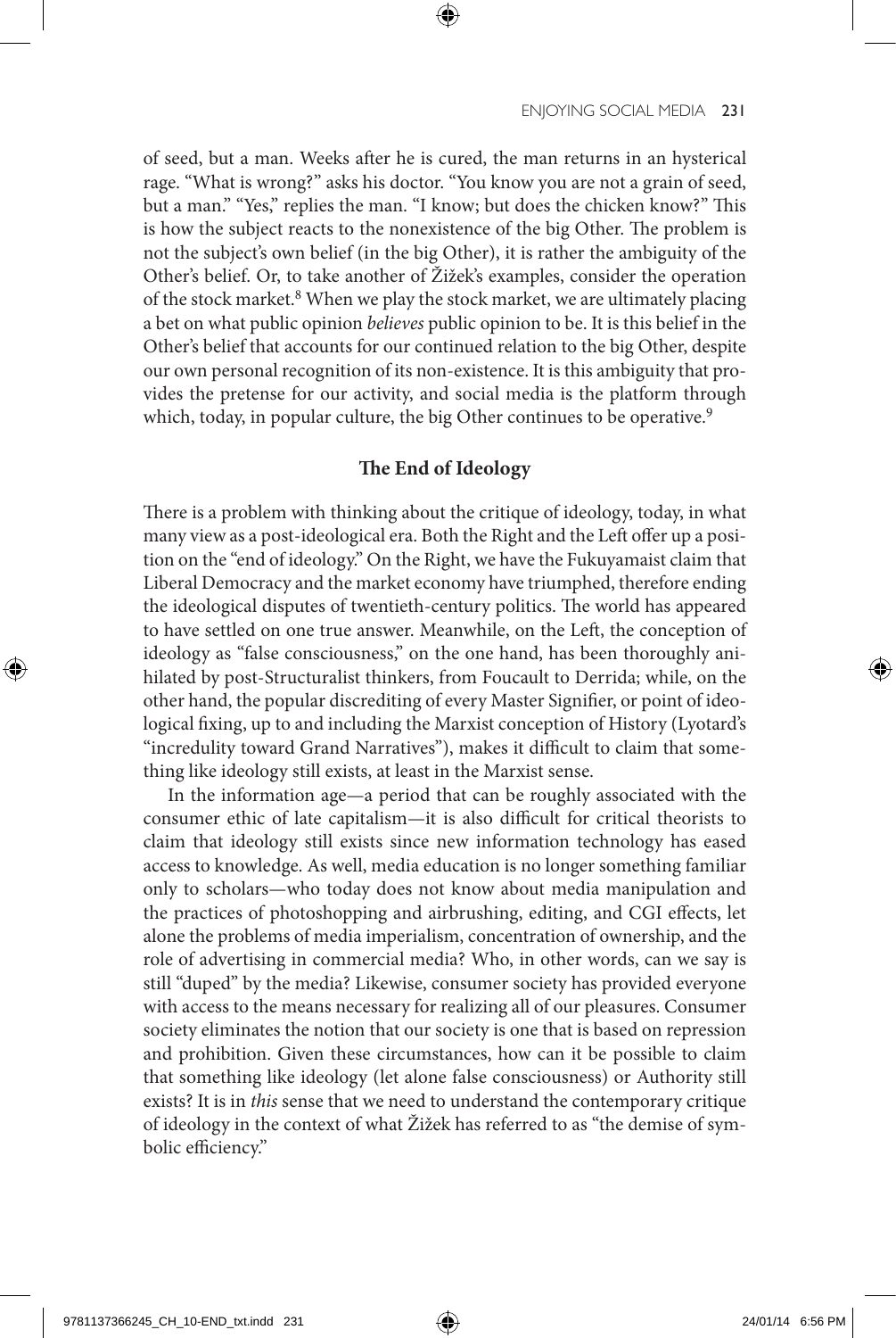## **!e Demise of Symbolic E"ciency; or, !e Big Other Does Not Exist**

⊕

The problem for the critique of ideology is that, today, with the "end of ideology," and the pleasure ethic of consumer society, no one seems to believe any longer in the existence of the big Other. The "demise of symbolic efficiency" and "the big Other does not exist" are two formulations for the same basic situation. The Symoblic order is no longer held together because every Master-Signifier articulated has been reduced to a mere effect of fixing, or suture. This is why Fredric Jameson is accurate in referring to the Lacanian formula for psychosis in his description of Postmodernism as a "breakdown of the signifying chain." There is no totalality that determines the flow of language; rather, what we have is a series of free-floating discourses and signifiers, local "language games," unbound by a universal totality. Jameson's point about the postmodern breakdown of the signifying chain pertains to the specificity of the historical moment of the political mediations of postmodernism, particularly those of the postwar period, which saw the formation of new social movements (NSMs), from feminism, anti-racism, and the gay rights and liberation movements, that took the place of the proletarian struggle against capital. The positive and progressive aspects of the NSMs destabilized (to some degree) the phallo(go)centrism, white-supremicism, and heterornormativity of the reigning order—or, at least these movements allowed the underlying elements of these aspects of power to be brought to the surface and enter mainstream consciousness, if they were not necessarily able to erradicate these forms of power.

It could, however, be argued that the end result of non-class-based NSMs has been the triumph of consumer identity politics. The demands of NSMs are capable of being realized by consumer society. Identity politics and consumerism are natural allies. Consumer society asks of the individual not to repress who she is—consumer society does not prohibit. Its ethic is one of fully realizing the Self. "Be your true self!" The interpellative call of postmodern, late capitalist consumer society is, simply, "Enjoy!" Because there is no longer any agency of prohibition it is possible to claim that the big Other no longer exists. But what the lack of prohibition presents is, however, a severe problem for the preservation of the desire of the subject.

## **Obligatory Enjoyment**

Žižek argues that when ideology is no longer a matter of false consciousness, then its mode of operation shifts away from the Symbolic and toward a fantasmatic specter: an ideological fantasy that gives structure and support to our reality. Reality, as such, is according to Žižek always-already ideological, structured by some underlying fantasy formation that puts us in relation to our desire. The Symbolic surface level of every ideology is supported by a "sublime object" of ideology that subjectivizes us in relation to our enjoyment. The problem of ideology is not that people are not aware of their actions and how they

9781137366245\_CH\_10-END\_txt.indd 232 24/01/14 6:56 PM

⊕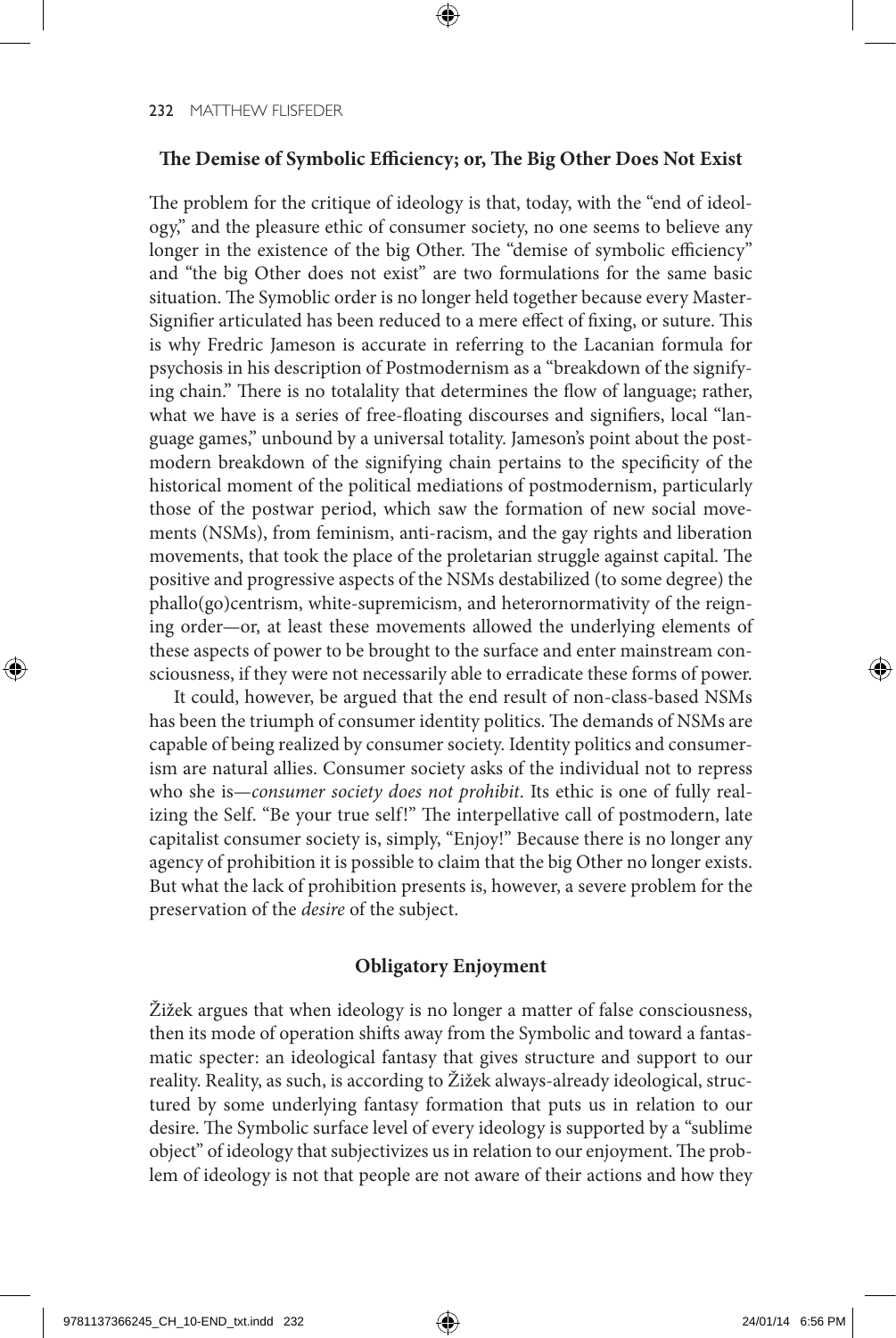contribute to the reigning order. The problem is that people are fully aware, but they continue to act as if this was not the case. Even more than this, it is our very resistance to ideology—our attempts to transgress (what we perceive to be) the reigning order—that traps us even further within its grasps. Subversion and transgression are the very conditions for our capture by ideology precisely because this kind of action procures a perverse pleasure.

There is a perverse core (in the strictest Lacanian sense) to the form of ideology: specifically, ideology in the context of postmodern, late capitalist consumer society, takes the form of fetishism.<sup>10</sup> In part, this has to do with the interpellative call of postmodern consumer society, the call to "Enjoy!" Prohibition to enjoy has been replaced by an obligation to enjoy. However, this also has to do with the mode of ideology today, which according to Žižek is premised on cynicism and the psychoanalytic category of disavowal, best encapsulated by Octave Manoni's phrase, "Je sais bien, mais quand même . . ." $^{11}$ -I know very well, but nevertheless . . .

From a Lacanian perspective, the price of entry into the Symbolic order is a constitutive loss. As McGowan puts it, "no subjectivity exists prior to this structuring loss."12 But the subject has two possible modes of relating to this constitutive loss—desire and drive:

desire is predicated on the belief that it is possible to regain the lost object and thereby discover the ultimate enjoyment. Desire represents a belief that a satisfying object exists and can be obtained. In contrast, the drive locates enjoyment in the movement of return itself—the repetition of loss, rather than in what might be recovered.<sup>13</sup>

These two modes—desire and drive—are, however, tied to each other: the "continuing frustration of desire—this failure to obtain the truly satisfying object is the precise way that the drive satisfies itself. Through the drive, the subject finds satisfaction in the repetition of failure and loss that initially constitute  $it.^{n_14}$  Desire, in other words, serves the drive as a mechanism for facilitating the repetition of the loss, "which is where enjoyment actually lies."<sup>15</sup> There is a problem, though, for the subject of desire in the context of postmodern, postideological, late captitalist, consumer society: without a prohibiting agency; with the demise of symbolic efficiency; when no one believes any longer in the existence of the big Other—what is to prevent the saturation of desire? The constant injunction to "Enjoy!" presents a dilemma: we can only enjoy insofar as we are prohibited from enjoying.

For Žižek, fetishism disavowal expresses the contemporary reigning cynical approach to ideology. Cynicism, as McGowan puts it, "is a mode of keeping alive the dream of successfully attaining the lost object while fetishistically denying one's investment in this idea."<sup>16</sup> The post-ideological subject can fully recognize the fact that investment in the object of desire is doomed to failure, but nevertheless, she continues to invest herself in the search for this object. True satisfaction is achieved, not by the successful attainment of the object, but

⊕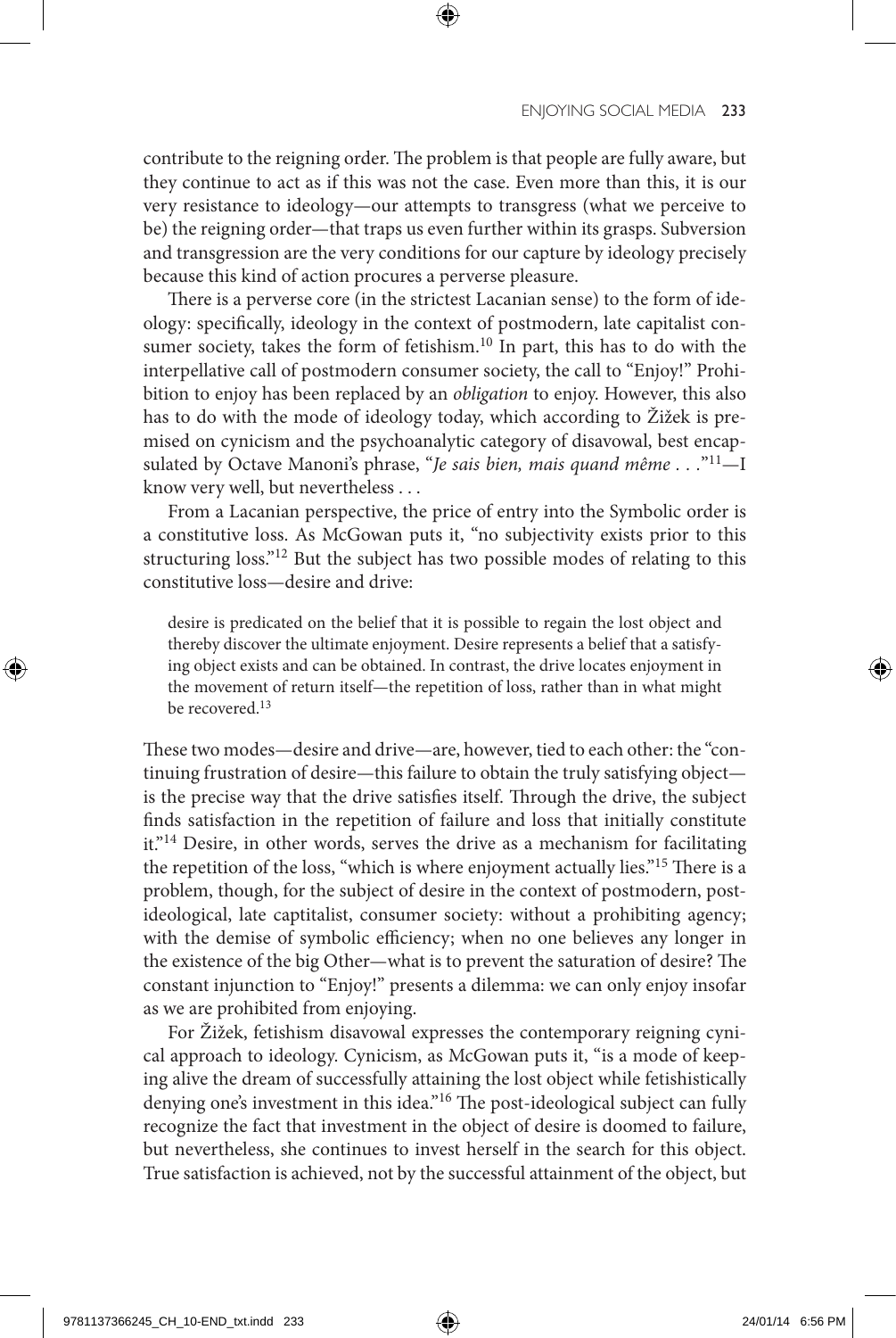by the enjoyment of returning to the position of loss through failure. Drive is definitely a central aspect of contemporary communicative capitalism; however, we should be hesitant about claiming that the subject of communicative capitalism is one of drive.

⊕

## **!e (Digital) Delay of Desire**

"Communicative capitalism" is an attractive way to theorize the current con figurations of networked media, and it is difficult to disagree with Dean's characterization of the ideological operations of information technology and social media.17 Her theory allows media scholars to grapple with the conditions of space-based media, where the limits of time are increasingly eroding. Noting the similarities between early blogs and search engines, Dean points out that both originate in the problem of organizing information online. Filled by "the fantasy of abundance,"18 online users had previously been plagued by the problem of locating sought-after information. Like the Lacanian theory of the unconscious, Dean points out that in cyberspace "the truth is out there" but difficult to find within the sea of abundance.

Dean notes that the first blogs were lists of websites, links, and articles, noteworthy to the blogger. Bloggers also added comments about the links that they posted. Like search engines, blogs emerged in place of the "subject supposed to know" (the Lacanian analyst). The search engine and the online database also work in combination to avoid the time lag, or the delay, the result of which is the "spatialization" time. This adds to the difficulty in grasping a conception of prohibition in postmodernity. Everything is available; there are no limits to access. Desire is no longer prohibited by time—the time necessary to locate and achieve satisfaction; everything is present, located in the database. The result is a crisis for the subject of desire—how to save the saturation of desire. This is how we might concede to Dean's claim that drive makes communicative capitalism operative, and therefore unlikely to work for a political act of resistance and transformation. The disappearance of the delay, which made satisfaction of desire appear possible, leaves only the drive on the other side of fantasy.

New media, information technology, and social media add to this mix. There is no longer any denial of access (that is if we ignore the global digital divide). Everything is open and available online. But does instant access suffocate desire? There is an important temporal dimension to desire, that of the delay. Desire exists only insofar as the object remains lost. Increasingly, as the delay is reduced closer to zero, it can become apparent to the subject that there is a limit point to desire. The temporal limit is spatialized—delay is no longer the primary factor in distancing oneself from desire. It is now a matter of space—the space of the database. The object is there; it is no longer lost. The suffocation of desire—the reduction of the delay to zero—appears to leave only the drive that circles around the void of the loss. From Žižek's perspective, this is what can potentially lead the subject toward some kind of break from ideology.

9781137366245\_CH\_10-END\_txt.indd 234 24/01/14 6:56 PM

⊕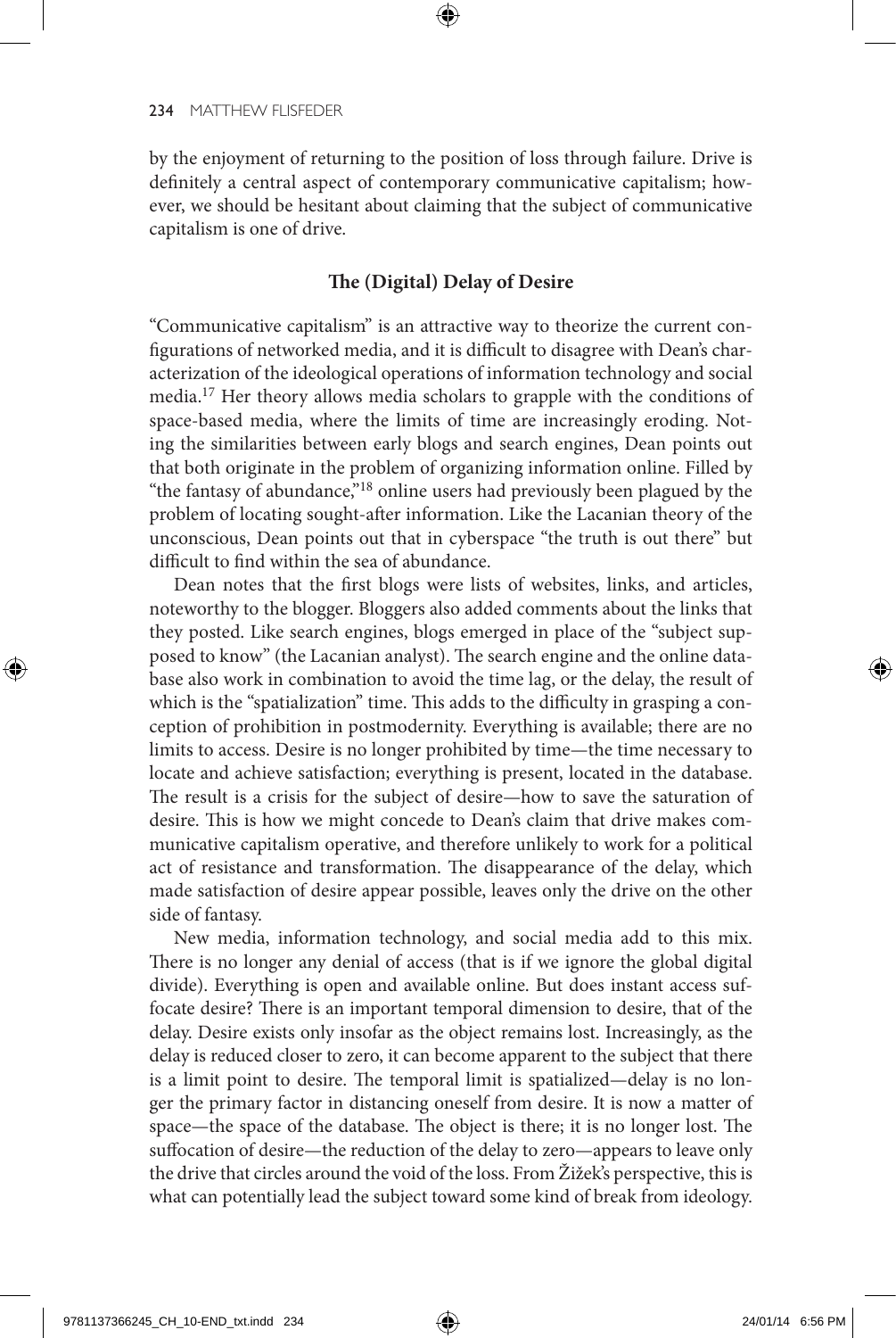Desire involves the endless search for an (impossible) object that will bring satisfaction. But desire is, by definition, insatiable. It continues to follow along a cycle in which the object attained is never *it*, the thing that is desired. This constant search for the object produces an unconscious satisfaction in being able to reset the coordinates of desire, continuing the search. Drive speaks to this other side of insatiable desire. It achieves enjoyment for the subject by failing to get the object. With desire, one can never achieve full enjoyment; however, with drive, one is condemned to an unbearable enjoyment. According to Žižek, "desire and drive are two ways of avoiding the deadlock of negativity that is the subject  $\dots$  The two ways  $\dots$  involve two thoroughly different notions of subjectivity."<sup>19</sup> The subject of desire chooses, whereas for the subject of drive, choice is inverted into making-oneselfchosen. The only freedom I am granted in drive "is the freedom to choose the inevitable, freely to embrace my destiny, what will happen to me in any case."<sup>20</sup> That is, the subject of drive recognizes the constitutive aspect of loss, which the subject of desire disavows.

⊕

The reversal of desire into drive, therefore, involves the subjectivization of that which is beyond representation. That is, we subjectivize the traumatic kernel—the negative limit—of the Self. Žižek argues, therefore, that an ethical act is in line with an ethics of the drive.<sup>21</sup> If desire is that which attaches the subject to ideology, the drive moves the subject in the direction of emancipation. In the psychoanalytic sense, the drive is all that remains once the subject has "traversed the fantasy." That is, "if no object can satisfy desire, desire must proceed for its own sake, which means that it must become drive. The drive is what remains of desire after the image of realization has been stripped away. It is desire without the hope of obtaining the object, desire that has become indifferent to its object."<sup>22</sup> The instant access of technoculture leads, potentially, to this stripping away of the subject of desire. As McGowan notes, "the immediacy created by digital technology plants the seeds for the recognition of the subject of drive."<sup>23</sup> But it is here that we see how ideology is still structured and supported by fantasy:

There is, of course, nothing necessary about the emergence of the subject of drive. The contemporary spatialization of time may simply continue to produce dissatisfied subjects of desire who continue to increase their investment in the illusory promise embodied by the commodity. As long as we experience the object's failure as contingent rather than necessary, we will remain subjects of desire devoted to the capitalist mode of production.<sup>24</sup>

## **Symbolic Identities**

How, then, to save desire from its suffocation in an age of abundance and instant access? Social media, I claim, is the manner in which capitalism has succeeded in re-introducing lack and scarcity into a world of instant access and abundance. In social media, the subject, who no longer believes in the

9781137366245\_CH\_10-END\_txt.indd 235 24/01/14 6:56 PM

⊕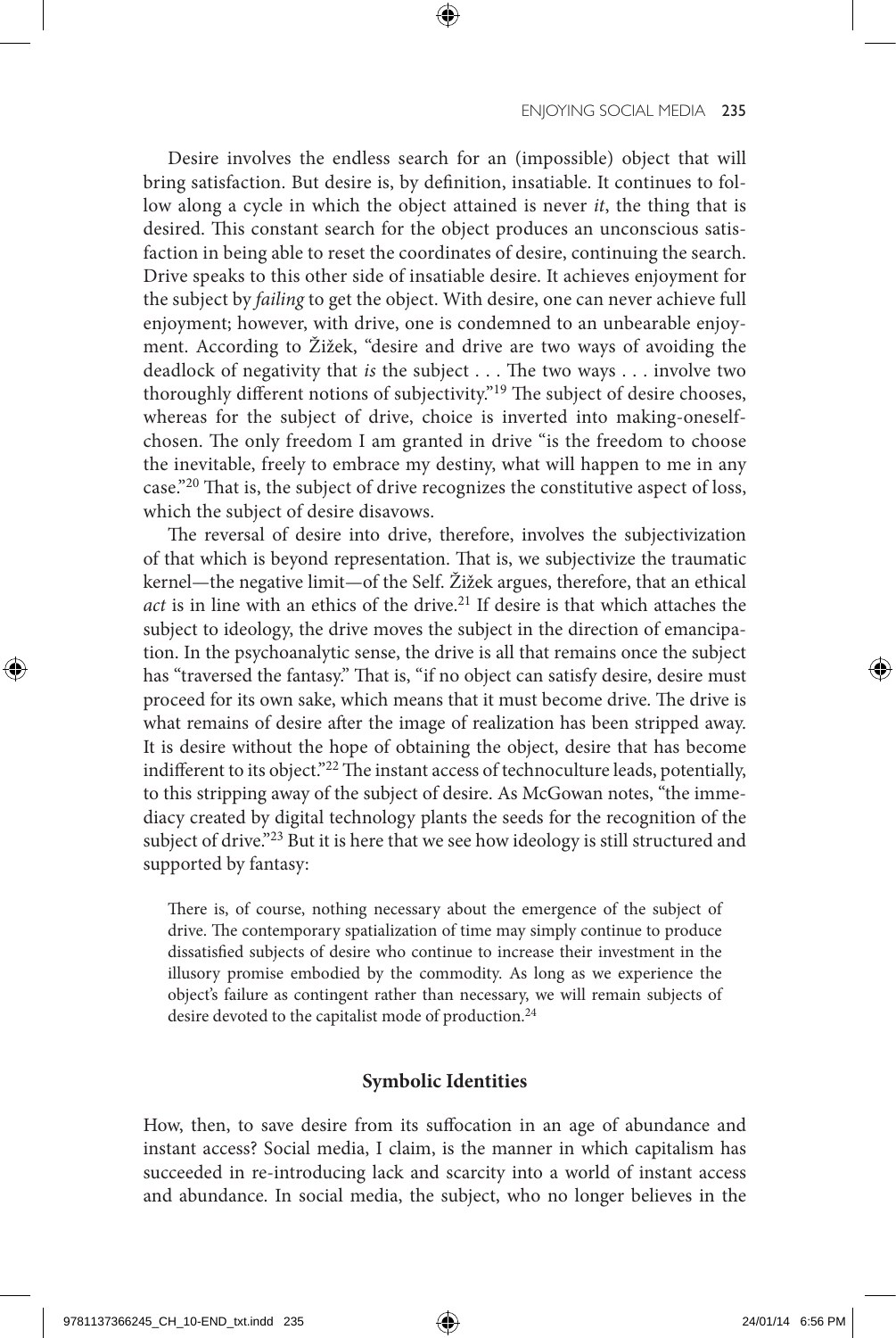existence of the big Other, works toward a willing of the big Other back into existence. The subject caught in social media is not duped by ideology, but seeks it out in order to save herself from the saturation of her desire; to save herself from the anxiety of living under the conditions of the demise of symbolic efficiency; and, to save herself from the traumatic encounter with the impossible-Real that has been opened up by the limit points of the Symbolic. Social media is one example of the secular solution to the lack of a big Other (paralleled by a fundamentalist turn to conservatism and tradition). People, in other words, engage with social media, "not to escape from, but rather in order to escape to a social reality that protects (mediates) us more effectively from the truly traumatic issues and concerns that belie our 'normal' lives."25 Social media is a new frontier for desire. This can be seen in three operations of social network sites deinfed by boyd and Ellison: the public profile, connecting to a network, and the operation of "sharing." For the sake of brevity, I will rely on examples from Facebook in the analysis that follows.

One of the central questions we need to pose about the profile page is to whether it is a representation of the subject's Imaginary or Symbolic sense of Self. According to Dean, the society of control and communicative capitalism make possible the conditions for replacing Symbolic identities with Imaginary ones. The latter is one aspect of the dominance of neoliberalism and its emphasis on the cult of the individual, away from the welfare state's emphasis on community. Communicative capitalism, then, "does not provide symbolic identities, sites from which we can see ourselves. Rather, it offers in their place new ways for me to imagine myself, an immense variety of lifestyles with which I can experiment."26 In communicative capitalism, we are not interpellated into "symbolically anchored identities;" instead, we are enjoined "to develop our creative potential and cultivate our individuality."<sup>27</sup> This characterization, however, is perhaps more appropriate to the brief decade-long period between the popular arrival of the Internet and the arrival of social media. In the 1990s, the attitude was that nobody on the Internet knows who you really are (best encapsulated by the parody cartoon, "on the Internet, nobody knows you're a dog") $28$ —online, we can present a different persona and no one will know: perhaps the ultimate victory for identity politics. Today, though, the mechanisms of control and big data are so precise, that it is possible to determine one's offline identity by way of online activity. The profile page provides some indication of how this works.

On Facebook, details about one's city of residence, contact information, marital/relationship status, date of birth, employment history, and education, are all provided on the public profile. What is even more important is that this information is provided freely and willingly by the user herself. Of course, providing a minimum of this information is required in order to join the site; however, the necessity of joining is another significant aspect of social media. The price of inclusion is the willful submission to the mechanisms of surveillance. Additional information is also provided on the profile page:

⊕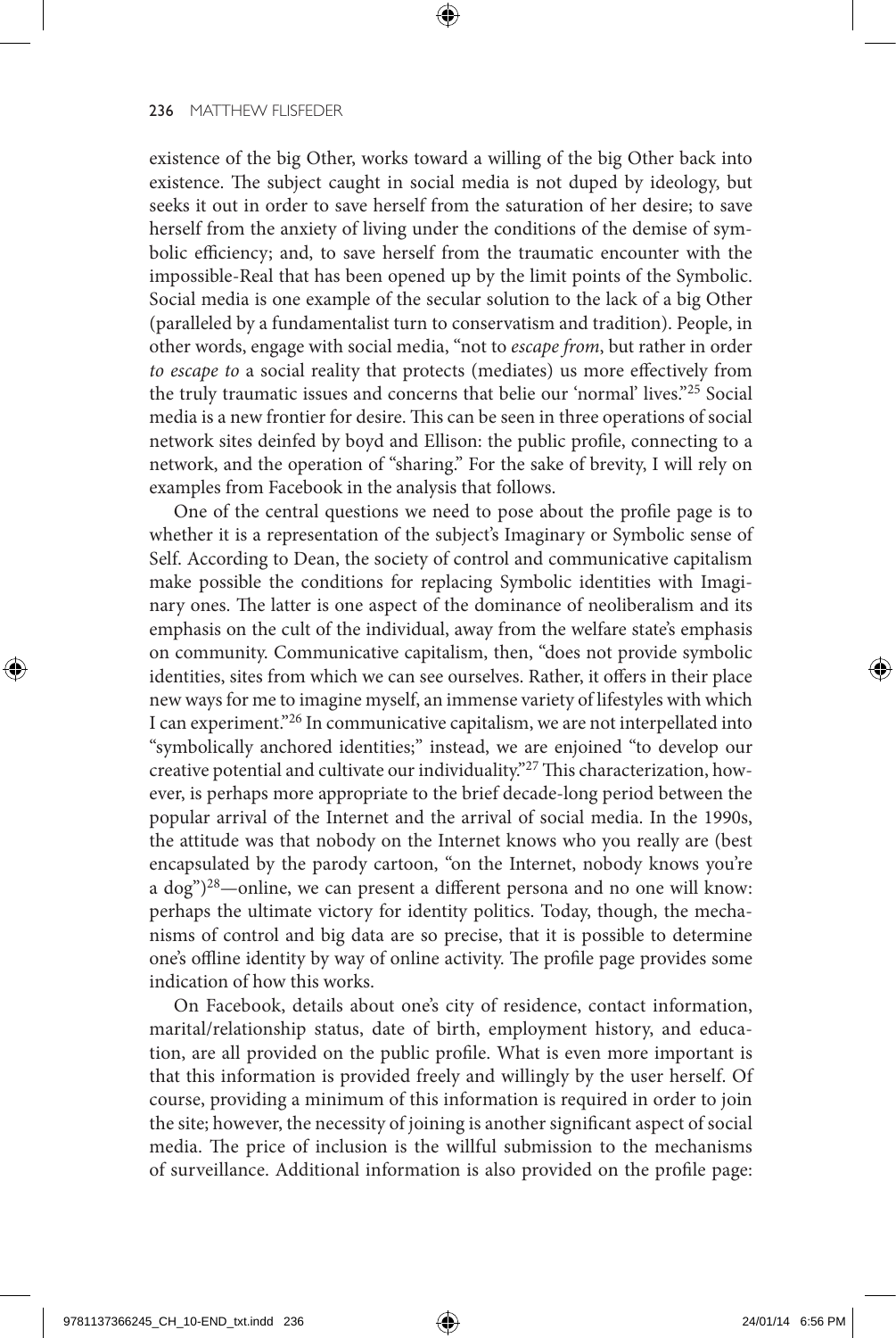photographs in which one is tagged—thus providing a true-life image of the subject on the site, as opposed to the avatar; places that one has visited; interests, such as music, film, television, books, etc., with specific titles and names of artists and authors—the latter are provided by the operation of "liking"; the profile page also lists the names of Facebook groups in which the user is a member. To whom is all of this data presented? The answer, of course, is another piece of data that makes up the profile page: the friends list-that is, the user's online social network.

The network is a list of people with whom the user maintains contact online. These may or may not be those with whom the user is actively engaged in offline life. This, though, is the list of others to whom the user is presenting her Self as an objectified entity: a combination of the commodification of the Self and the entrepreneurial ethic of neoliberalism. In fact, in some cases, it is the user's friends list, or network, that makes her desireable to others, a demonstration of her "symoblic capital"—this is even more pronounced on the professional social media site, LinkedIn, where it really is "who you know" that counts. What's important, though, is that it is the "friends" in social media that are the target of one's activity, whether it is the operation of liking, sharing, commenting, or updating one's status.

"Liking" is the operation of demonstrating—through the simple click of the mouse—something about one's taste. "Sharing" similarly presents something about one's taste but can also add detail about an opinion on anything from humor to politics—it is a demonstration of one's "cultural capital." One may share articles and images that are of interest to oneself, and potentially to one's Facebook friends. Sharing, though, is also an operation of showing to others something about one's own sense of humor, political sensibility, and so on. Images, as well, can be shared—most popularly in recent years is the meme: an image or video that is passed electronically online. Recent memes often take the form of images with short/quick catchy captions, often expressing either some cynical or ironic observation about contemporary life and politics. Liking and sharing act symbolically. They are articulations of one's subject position within the field of the Symbolic. Likes and shares are enunciated contents. It is the operation of articulating signfiers which "represent a subject for another signifier."<sup>29</sup> Similarly, comments and status updates articulate in language the subject's Self-representation for others. Comments and status updates take the form of the blog and reduce it to short, simple, statements. The furthest extreme of this, so far, is Twitter, in which users must express themselves in 140 characters or less. Beyond the word, though, Instragram has reduced this function to the mere image. With Instagram, users can upload images taken with their mobile phones, without the labor required of articulating their affects in words. $30$ 

Moblie media, such as smart phones, simplify these operations. Not only can we particpate in social media wherever we roam—without the use of a personal computer—now, it is possible to easily share images and videos captured on one's phone, easing the signifying aspect of Self-representation in

9781137366245\_CH\_10-END\_txt.indd 237 24/01/14 6:56 PM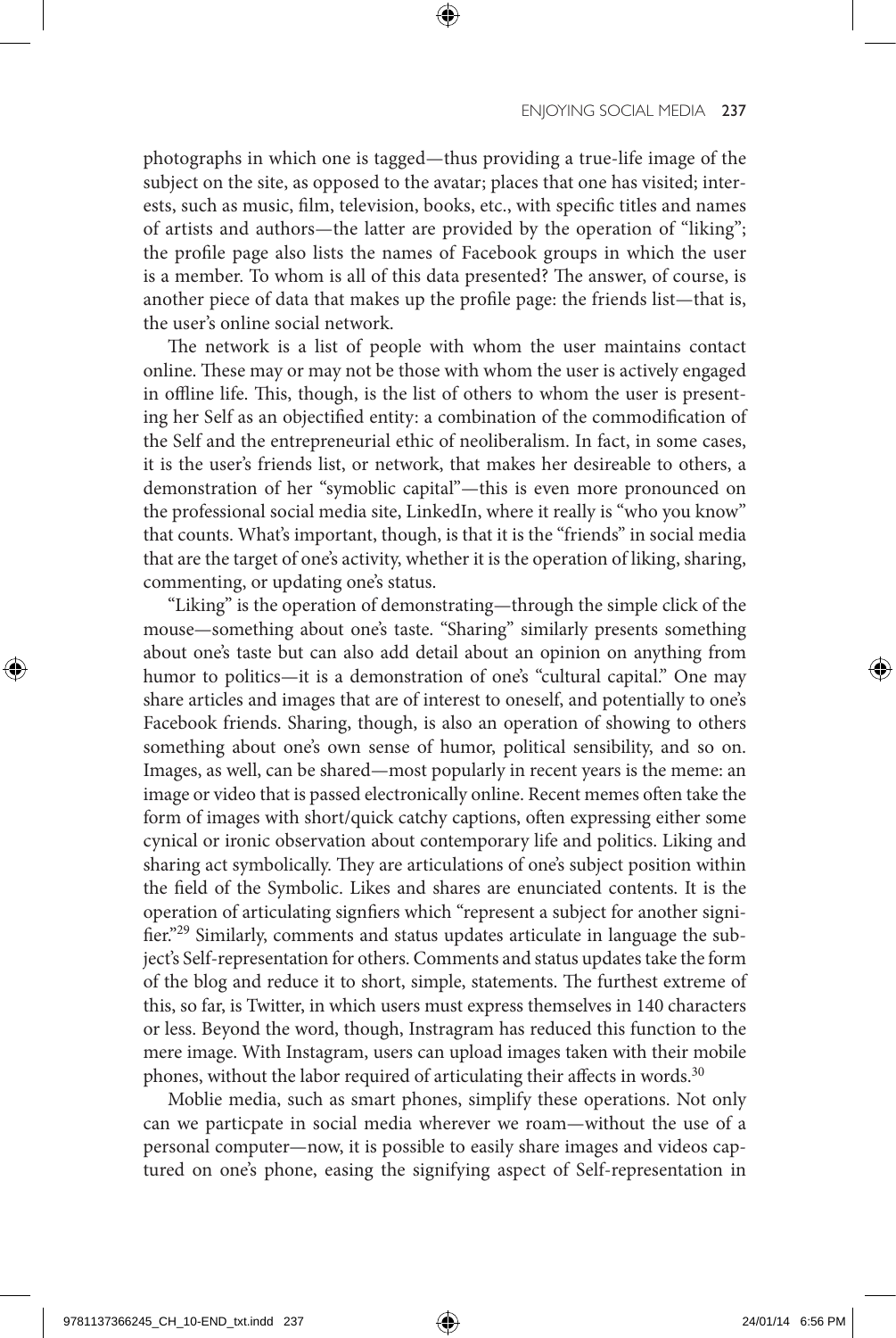social media. This is of course the operation of control society moving beyond the disciplinary mechanisms of surveillance. But the degree to which we are integrated into these mechanisms, despite the fact that we are aware of how they work, demonstrates the way in which social media acts as the willing into existence of the big Other. Not because we are monitored, but because it is the agency of the Other for whom we perform our Symbolic identities in social media, which is increasingly connected to the world offline. I tweet, therefore I exist; and the compulsion to (re)tweet is the symptom of our needing to feel affective reognition from the Other.

⊕

### **Analyst or Pevert: Or How to Break Free of the Circuits**

Since the subjects of communicative capitalism are, according to Dean, already subjects of drive, it certainly appears as though an ethics of drive is off the table for a revolutionary politics—or does it? Perhaps what the demise of symbolic efficiency demonstrates is that the line between ideology and emancipation is thinning out. A political ethics of drive depends largely upon the way in which the demise of symbolic efficiency is interpreted and approached. If it is read, in Lacanian terms, as the non-existence of the big Other, pure and simple—the Other of the Symbolic order, regulating and organizing Symbolic reality—then surely it is necessary to concede Dean's main argument, that a politics of drive is not possible today, or the "drive is not an act." But what if the postmodern subject's recognition of the non-existence of the big Other is only apparent?

Dean further agues, contra Žižek, that in the context of the demise of symbolic efficiency the position of the analyst, as defined by the Lacanian discourse of the analyst, loses its radical subjective positioning. The analyst's position of subjective destitution is one of drive. But, according to Dean, if we think of the social link of the discourse of the analyst within the context of the demise of symbolic efficiency, the position of the analyst as one of pure drive is no longer radical. $31$  This, however, makes sense if we conceive the position of the agent in the analyst's discourse, not as that of the analyst, but as that of the pervert, which carries the same form as that of the analyst  $(a - $).^{32}$  The pervert and the anlayst are separated by a thin line, which we can attribute to fantasy. That is, they share the same basic structure, and are grouned in a certain kind of knowledge; however, the analyst has successfully traversed the fantasy—she acknowldeges loss as constitutive—while the pevert has not—he wishes, still, to be the object for the Other's jouissance, since it preserves his own enjoyment. The analyst accepts the position of subjective destitution, while the pervert wills the Other back into existence in order to preserve his perverse pleasure.

It is worth conceiving the demise of symbolic efficiency, then, not necessarily as the loss of the Symbolic order as such (the non-existence of the big Other), but rather as the loss of the symbolic efficiency of the analyst's interpretation. According to Žižek, postmodernity is marked by a crisis in interpretation, leaving the symptom intact.<sup>33</sup> The problem, then, is how to bring a

⊕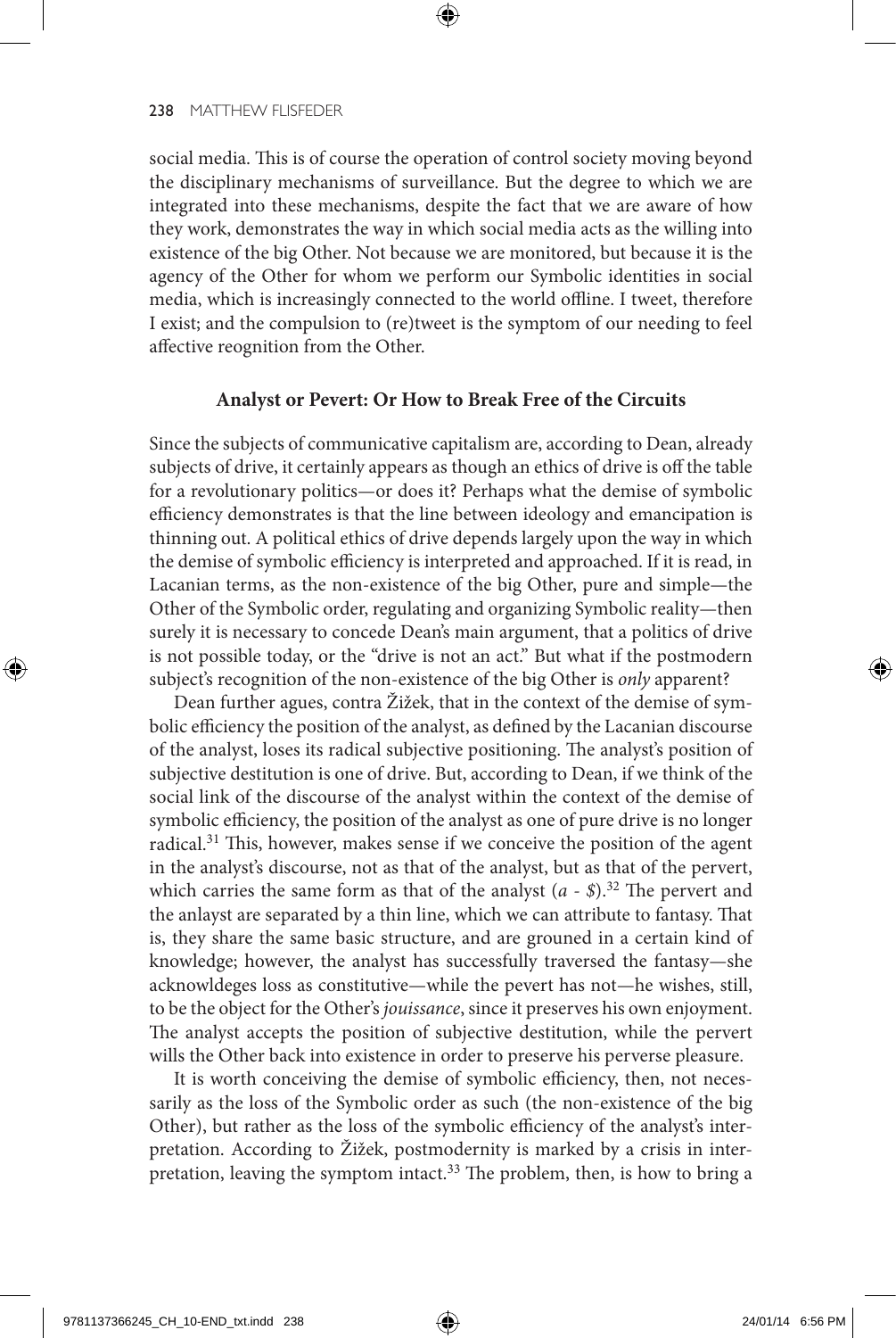rupture in the subject's symptomal chain, when she herself already recognizes the interpretive procedure of locating its cause. According to Žižek, the loss of the efficiency of interpretation is one way to diagnose the postmodern condition of the demise of symbolic efficiency.

This, too, is how one should read Fredric Jameson's notion of "cognitive mapping"—lacking the symbolic weight of interpreting her position in the world, the subject remains lost, trapped in a situation, without any means of making sense of herself and her position in the world. What this means, then, is that—while agreeing with Dean's characterization of communicative capitalism—the conditions of emancipation involve not redirecting the loop of drive, but of sticking to the "cognitive mapping" of the anlaytical discourse: the analytical position is one of willing to sacrifice desire; while the position of the pervert recognizes the failure of the object, but nevertheless enjoys her symptom. The latter is the type of subject position interpellated for our enjoyment of social media. While enjoying social media we are still subjects of desire.

#### **Notes**

- 1. d. m. boyd and N. B. Ellison (2007). Social network sites: Definition, history, and scholarship. Journal of Computer-Mediated Communication, 13(1), 2007. http:// jcmc.indiana.edu/vol13/issue1/boyd.ellison.html
- 2. See Slavoj Žižek, The Ticklish Subject (New York: Verso, 1999); Fredric Jameson, "Postmodernism, or, The Cultural Logic of Late Capitalism." New Left Review I 146: 53-92, 1984; and, Mark Fisher, Capitalist Realism: Is There No Alternative? (Zero Books, 2009).
- 3. Jodi Dean, Publicity's Secret: How Technoculture Capitalizes on Democracy (Ithaca, NY: Cornell, 2002), 3.
- 4. Dean, Blog Theory: Feedback and Capture in the Circuits of Drive (Malden, MA: Polity, 2010), 31.
- 5. On this topic, see Todd McGowan's brief, but poignant explanation in Enjoying What We Don't Have: The Political Project of Psychoanalysis (Lincoln, NB: University of Nebraska, 2013), 14–15.
- 6. Ibid.

⊕

- 7. Žižek, The Indivisible Remainder: On Schelling and Related Matters (New York: Verso, 1996), 190.
- 8. Žižek, First as Tragedy, Then as Farce (New York: Verso, 2009), 10-11.
- 9. Žižek notes that "the very 'positing' of the big Other is a subjective gesture" and that "the big Other is a virtual entity that exists only through the subject's presupposition." One of the arguments that I make here is that, although the postmodern subject is capable of pronouncing the nonexistence of the big Other, she still posits its existence in a displaced way in order to preserve a desire, mediated by fantasy. This gesture of positing the big Other's existence is, I claim, reified in social media. Žižek, In Defense of Lost Causes (New York: Verso, 2008), 113.
- 10. We might even say that, in the context of postmodern, consumer society, commodity fetishism as the form of ideology implicit in capitalism is fully realized.
- 11. See Octave Mannoni, Clefs pour l'imaginaire (Paris: Seuil, 1969).

9781137366245\_CH\_10-END\_txt.indd 239 24/01/14 6:56 PM